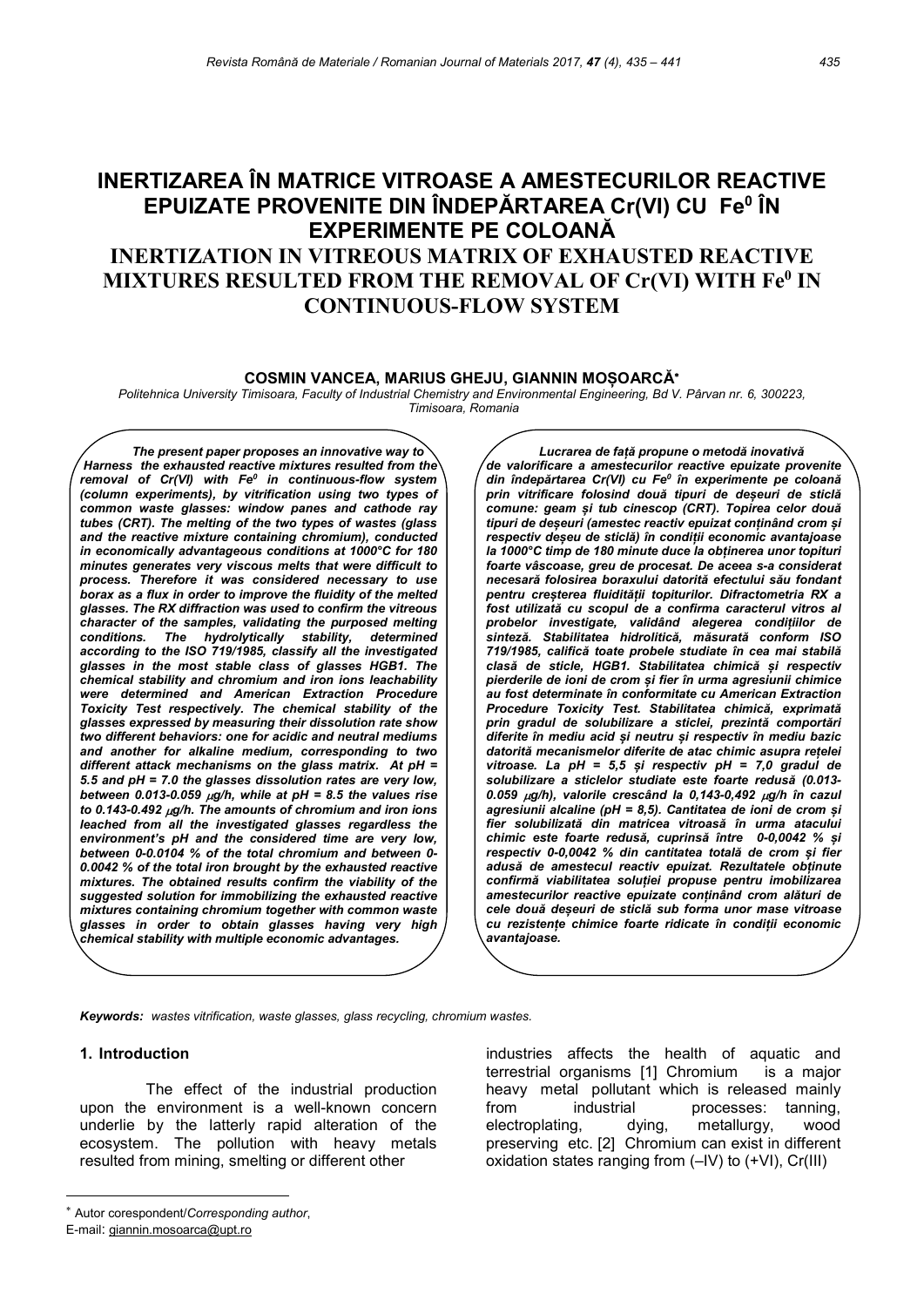and Cr(IV) being the two thermodynamically stable states having a major environmental impact [3]. Trivalent chromium, the naturally occurring element, play an essential role in the protein, lipid and glucose metabolism of mammals [4]. The hexavalent chromium is mainly a result of human activities. In contrast to Cr(III), Cr(VI) is highly toxic to humans being regarded by the Agency for Toxic Substances and Diseases Registry as a Group A human Carcinogen due to its high toxicity and great mutagenicity [5-7]. A large number of methods are mentioned in literature for the abatement of Cr(VI) aqueous pollution: treatment with metallic iron (Fe<sup>0</sup>) [8], electrochemical removal [9], electrocoagulation [10], membrane separation, chemical precipitation, reverse osmosis, ion exchange [3], adsorption [11 - 13] reduction using organic gels [14] etc. However, in the last three decades, considerable volume of research has been carried out to investigate the use of Fe<sup>0</sup> for the removal of a wide range of pollutants from contaminated waters, including heavy metals [15]. One of the most important questions which rise in Fe<sup>0</sup>-based treatment technology, like in many other water treatment technologies, is what to do with the wastes resulted from the treatment process? This paper proposes an innovative way to harness the exhausted reactive mixtures resulted from the removal of  $Cr(VI)$  with  $Fe<sup>0</sup>$  in continuousflow system (column experiments), by vitrification using waste glasses. The column filling used for the removal of  $Cr(VI)$  was composed of  $Fe<sup>0</sup>$  and sand, in accord with recent theoretical studies which indicated that mixing  $Fe<sup>0</sup>$  with non-expansive materials will sustain the  $Fe<sup>0</sup>$  - systems efficiency by delaying the cementation of  $Fe(OH)<sub>n</sub>$  colloids inside the Fe $<sup>0</sup>$  filter [16].</sup>

Glass recycling have economical and ecological advantages by saving important quantities of raw materials, conserving the natural resources and decreasing the energy consumption for the melting process resulting less  $CO<sub>2</sub>$  emissions [17]. The main drawback of the recycling process is associated with the expenses for the separation phase of the glass scraps from other materials such as ceramics or metals contaminants [18], especially for the cathode ray tubes (CRT) wastes, due to the large amounts of heavy metals [19, 20]. The main advantages of the proposed vitrification solution: immobilization of heavy metals, destroying the residual organics and reducing the waste volume

[21] can counterbalance the economic disadvantages by developing the obtained glasses as new marketable products: bulk glasses [22, 23], glazes [24], foam glasses [25, 26], glass materials for heat transfer processes [27], fillers in bubble columns for polymerization or esterification processes [28, 29], packing materials in fractionation columns [30] etc.

# 2. Experimental Procedure

### 2.1. Sample preparation

The immobilization of the exhausted reactive mixtures was realized by vitrification together with two types of common waste glasses: window panes and cathode ray tubes (CRT). The compositions of the precursor waste glasses, determined by X ray fluorescence using a Niton XL 3 analyzer, are presented in Table 1.

Table 1

Oxidic composition of the recycled glasses used as precursors (% weight) / Compoziția oxidică a deșeurilor de sticlă folosite ca

| precursori (% greutate)        |             |            |  |  |
|--------------------------------|-------------|------------|--|--|
| Oxide                          | Window pane | <b>CRT</b> |  |  |
| SiO <sub>2</sub>               | 71.86       | 60.92      |  |  |
| Na <sub>2</sub> O              | 13.13       | 8.96       |  |  |
| K <sub>2</sub> O               | 0.02        | 7.44       |  |  |
| CaO                            | 9.23        | 0.67       |  |  |
| MqO                            | 5.64        | 0.14       |  |  |
| BaO                            |             | 10.80      |  |  |
| PbO                            |             | 8.85       |  |  |
| $Al_2O_3$                      | 0.08        | 2.07       |  |  |
| Fe <sub>2</sub> O <sub>3</sub> | 0.04        | 0.15       |  |  |

The two waste glasses were powdered by wet grinding using a Pulverisette laboratory mill then dried and sieved so that the granulometric fraction under 100 µm was kept in order to be used as glass precursor.

The composition of the exhausted reactive mixture and the corresponding retained chromium from each column is presented in the Table 2.

The exhausted reactive mixtures were dried at 105°C for 24 hours and then mixed together with the waste glass precursors.

The melting process was conducted at 1000°C for 180 minutes using a Nabertherm HTC08/16 electric furnace. The vitrification of the two types of wastes (glass and the reactive mixture containing chromium) in this economically advantageous conditions led to very viscous melts that were

Table 2

The composition of the exhausted reactive mixture and the corresponding retained chromium from each column [g]. / Compoziția amestecului reactiv epuizat și cantitatea de crom reținută pe fiecare coloană [g].

| amestecului reacuv epuizat și caninalea de crom reunula pe necare coloană ful. |                   |                 |                |                      |  |
|--------------------------------------------------------------------------------|-------------------|-----------------|----------------|----------------------|--|
| Column                                                                         | Fe <sup>0</sup>   | Sand            | Sand           | Retained             |  |
|                                                                                | particles size 1- | particles size  | particles size | chromium             |  |
|                                                                                | $2 \, \text{mm}$  | $0.5 - 1.25$ mm | $1.25 - 2$ mm  |                      |  |
|                                                                                | 40                | 58.4            | 7.4            | $18.3 - 10^{-3}$     |  |
|                                                                                | 80                | 43.8            | 7.4            | $26.3 \cdot 10^{-3}$ |  |
|                                                                                | 100               | 36.5            | 7.4            | $33.6 - 10^{-3}$     |  |
|                                                                                | 120               | 29.2            | 7.4            | $44.6 \cdot 10^{-3}$ |  |
|                                                                                | 160               | 14.6            | 7.4            | $56.1 \cdot 10^{-3}$ |  |

The composition of the studied glasses [weight ratio] / Compoziția sticlelor sintetizate [raport gravimetric].

Table 3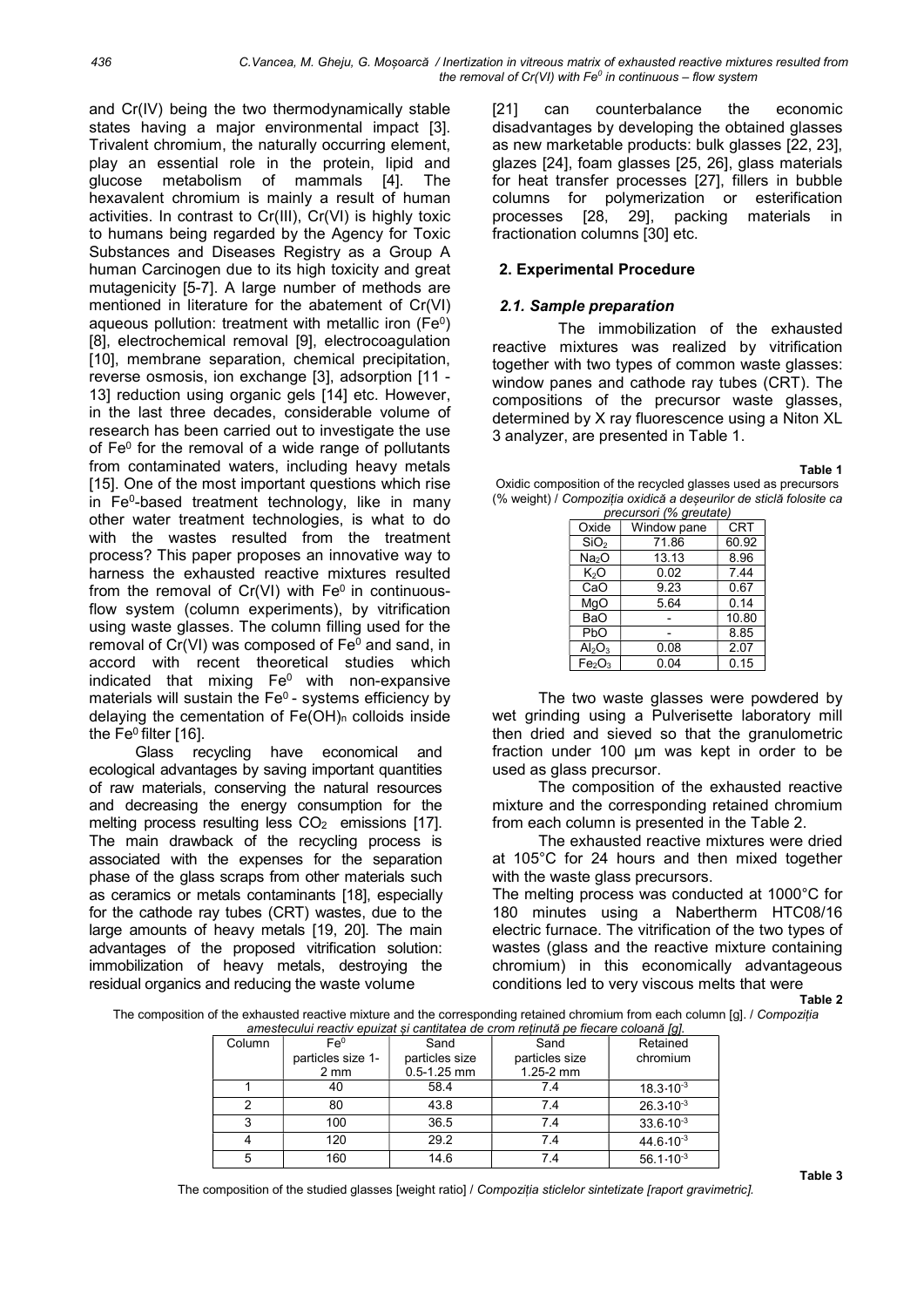C.Vancea, M. Gheju, G. Moșoarcă / Inertizarea în matrice vitroase a amestecurilor reactive epuizate provenite din îndepărtarea 437  $Cr(VI)$  cu  $Fe^{0}$  în experimentare pe coloană

|        |                |                                      | <b>Glass waste</b> |            |                |
|--------|----------------|--------------------------------------|--------------------|------------|----------------|
| Sample | Column         | <b>Exhaustedrea</b><br>ctive mixture | Window<br>pane     | <b>CRT</b> | <b>Borax</b>   |
| 1.1G   | 1              | 1                                    | 1                  |            | $\overline{2}$ |
| 1.2G   | $\overline{2}$ |                                      |                    |            | $\overline{2}$ |
| 1.3G   | 3              |                                      |                    |            | $\overline{2}$ |
| 1.4G   | 4              |                                      |                    |            | $\overline{2}$ |
| 1.5G   | 5              |                                      |                    |            | 2              |
| 1.1C   |                |                                      |                    |            | $\overline{2}$ |
| 1.2C   | $\mathfrak{p}$ |                                      |                    |            | 2              |
| 1.3C   | 3              |                                      |                    |            | $\overline{2}$ |
| 1.4C   | $\overline{4}$ |                                      |                    |            | $\overline{2}$ |
| 1.5C   | 5              | 1                                    |                    |            | $\overline{2}$ |

difficult to process. Therefore it was considered necessary to use borax as a flux in order to improve the fluidity of the melted glasses. The optimal ratio exhausted reactive mixture-waste glasses-borax after several preliminary tests was considered 1:1:2, the resulting compositions for the studied glasses being presented in Table 3.

The melts were press-quenched between two stainless steel blocks and annealed to remove stress. The obtained rectangular samples having around 10x25x4 mm were used for further investigations.

#### 2.2. Characterization methods

The phase composition of the studied glass samples was determined using a Rigaku Ultima 4 diffractometer.

The hydrolytic stability of the glass samples was determined according to ISO 719-1985, using 2 grams of product, having particles size less than 500 µm, kept for 60 min in 50 mL de-ionized water at 98°C. A volume of 25 mL of the obtained solution was titrated against 0.01 mol/l HCl solution. The volume of HCl needed for neutralization is recorded in order to express the equivalent R2O extracted and the corresponding stability class.

The chemical stability of the glasses was investigated by measuring the dissolution rate of the samples immersed in three extraction mediums having pH 5.5, 7.0 and 8.5 respectively for 28 days. The buffer solutions from 5.5, 7.0 and 8.5 pH were prepared by taking 2.5% v/v glacial acetic acid in water and by adding concentrated ammonia solution until the desired pH value was reached. The pH of the solution was measured using a digital pH meter (Type E-500). The volume of the utilized solutions of 100 mL was maintained constant during the considered determination time at a constant temperature of 20  $\pm$  2°C. After 28 days the samples were dried for 6 hours at 110°C until they reach constant mass. The dissolution rate of the glass samples is expressed as weight loss in time as it is presented by the following

equation:

$$
Dr = \frac{\Delta m}{t} = \frac{m_i - m_f}{t} \quad [\mu g/h]
$$

where:  $m_i$  is the initial sample mass,  $m_f$  the final sample mass and t represents the considered experimental time of 28 days.

The chromium and iron immobilization capacity of the studied glasses was investigated by measuring the chromium ions extraction using leaching tests performed according to the American Extraction Procedure Toxicity Test [25]. Three extraction mediums having pH 5.5, 7.0 and 8.5 respectively were used, analysis being performed after 1, 14 and 28 days respectively. Two grams of each sample were taken and shaken with 250 ml of ammonia–acetate buffer solution for different time periods at a constant temperature of 20  $\pm$  2°C. The chromium concentration in the extraction mediums was measured using a using a Bruker Aurora M90 Inductively Coupled Plasma Mass Spectrometer.

#### 3. Results and Discussion 3.1. Phase composition

The vitreous character of the glass structure was tested for two glass samples containing the highest amount of sand (I.1G and I.1C), knowing that the sand has the slowest rate of incorporation into the glass matrix. The obtained diffraction spectra are presented in Figure 1.



Fig.1 - Diffraction spectra of the samples I.1G and I.1C / Spectrele de difracție ale probelor I.1G și I.1C.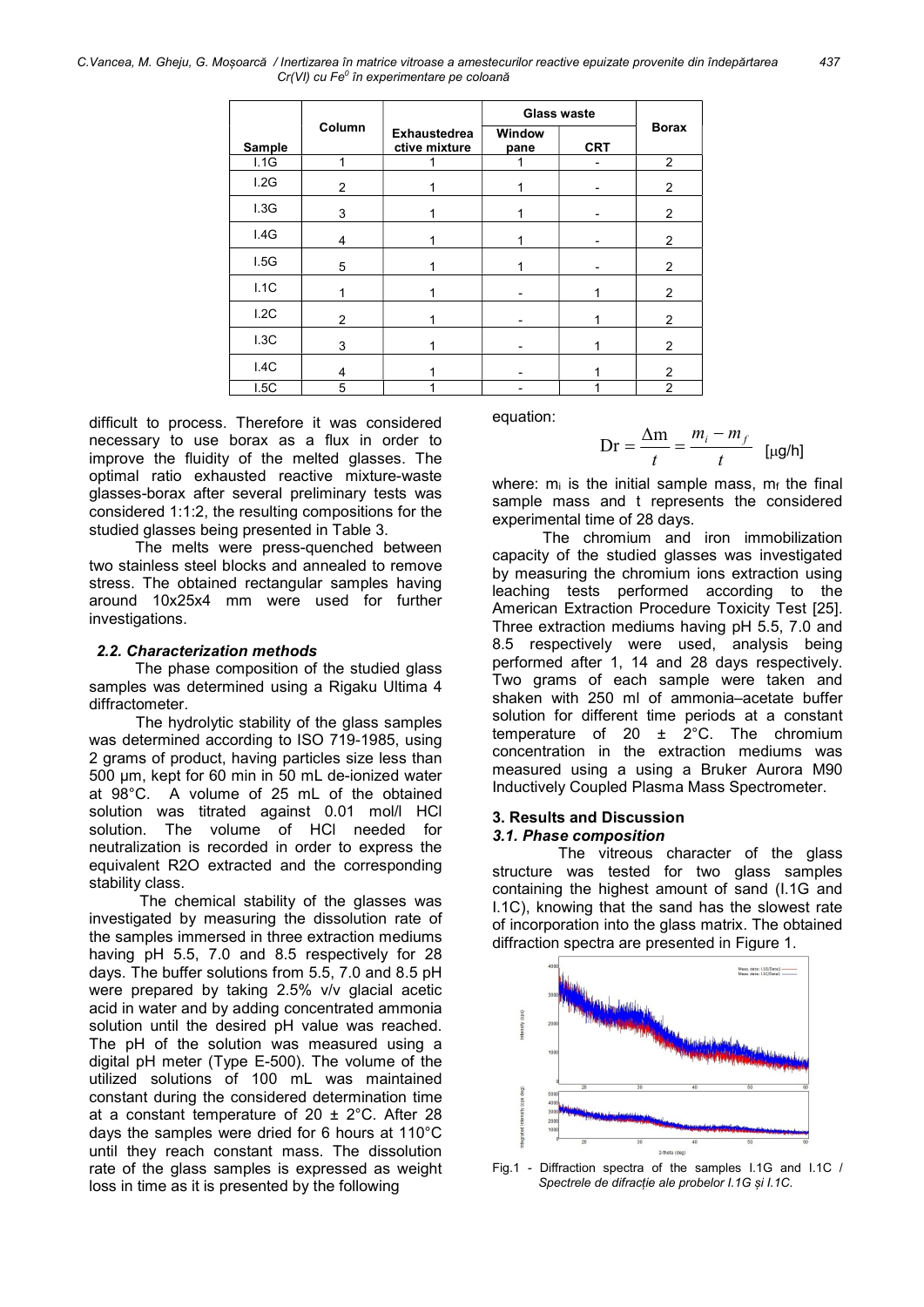The diffuse pattern of both spectra confirm the vitreous character of the samples, validating the purposed melting conditions.

### 3.2. Glasses hydrolytic stability

The resistance of the studied glasses towards water aggression was analyzed according with ISO 719-1985, the results being presented in Table 4.

Table 4

The hydrolytic stability and the corresponding hydrolytic class of the investigated glasses / Stabilitatea hidrolitică și clasa de stabilitate corespunzătoare pentru sticlele studiate

| clasmato coroopanzatoaro pontra eticiolo etaquate |                                      |                    |  |  |  |
|---------------------------------------------------|--------------------------------------|--------------------|--|--|--|
| Sample                                            | Alkali oxide leached<br>[□g/g glass] | Stability<br>class |  |  |  |
| 1.1G                                              | 15.45                                | HGB1               |  |  |  |
| I.2G                                              | 18.6                                 | HGB1               |  |  |  |
| 1.3G                                              | 22.25                                | HGB1               |  |  |  |
| 1.4G                                              | 25.8                                 | HGB1               |  |  |  |
| 1.5G                                              | 30.55                                | HGB1               |  |  |  |
| 1.1C                                              | 13.95                                | HGB1               |  |  |  |
| L2C                                               | 16.05                                | HGB1               |  |  |  |
| 1.3C                                              | 20.15                                | HGB1               |  |  |  |
| 1.4C                                              | 23.25                                | HGB1               |  |  |  |
| I.5C                                              | 27.65                                | HGB1               |  |  |  |

All the studied glasses belongs to the most stable class of glasses HGB1. A major influence upon the hydrolytic stability of the synthesized glasses is that of the  $SiO<sub>2</sub>$  amount brought as sand within the exhausted reactive mixture as it is presented in Figure 2.

All the studied glasses show a quasilinear dependence of their hydrolytic stability upon the quantity of sand brought with the exhausted reactive mixture used as precursor. The explanation of this behavior is based on the stabilization effect of  $SiO<sub>2</sub>$  upon the vitreous matrix knowing that this oxide is a glass network former.

#### 3.3. Glasses chemical stability

The values of the dissolution rate for the studied samples after 28 days are summarized in the Figure 3.

Two different behaviors can be observed, one for acidic and neutral mediums and another for alkaline medium. At  $pH = 5.5$  and  $pH = 7.0$  the glasses dissolution rates are very low, between  $0.013-0.059$   $\mu$ g/h. This can be explain by the leaching of the alkali oxides from the glass surface in acidic and neutral mediums that lead to an enrichment in  $SiO<sub>2</sub>$  at the surface level. Consequently it creates a passivation effect that causes the lower dissolution rates values.

The alkaline environment aggression leads to dissolution rate values higher than in the previous case, between 0.143-0.492 ug/h because of the absence of the passive layer [31 - 33].

### 3.4 Chromium and iron ions immobilization in glasses

The chromium ions leached from the studied glasses in the three chemical aggressive environments for the three considered periods of time, expressed as percent chromium measured in the lixiviate from the total ion amount in the glass are illustrated in the Figure 4.

The amount of chromium ions leached from



Fig.2 - The influence of the sand amount upon the hydrolytic stability of the studied glasses / Influența cantității de nisip asupra stabilității hidrolitice a sticlelor studiate.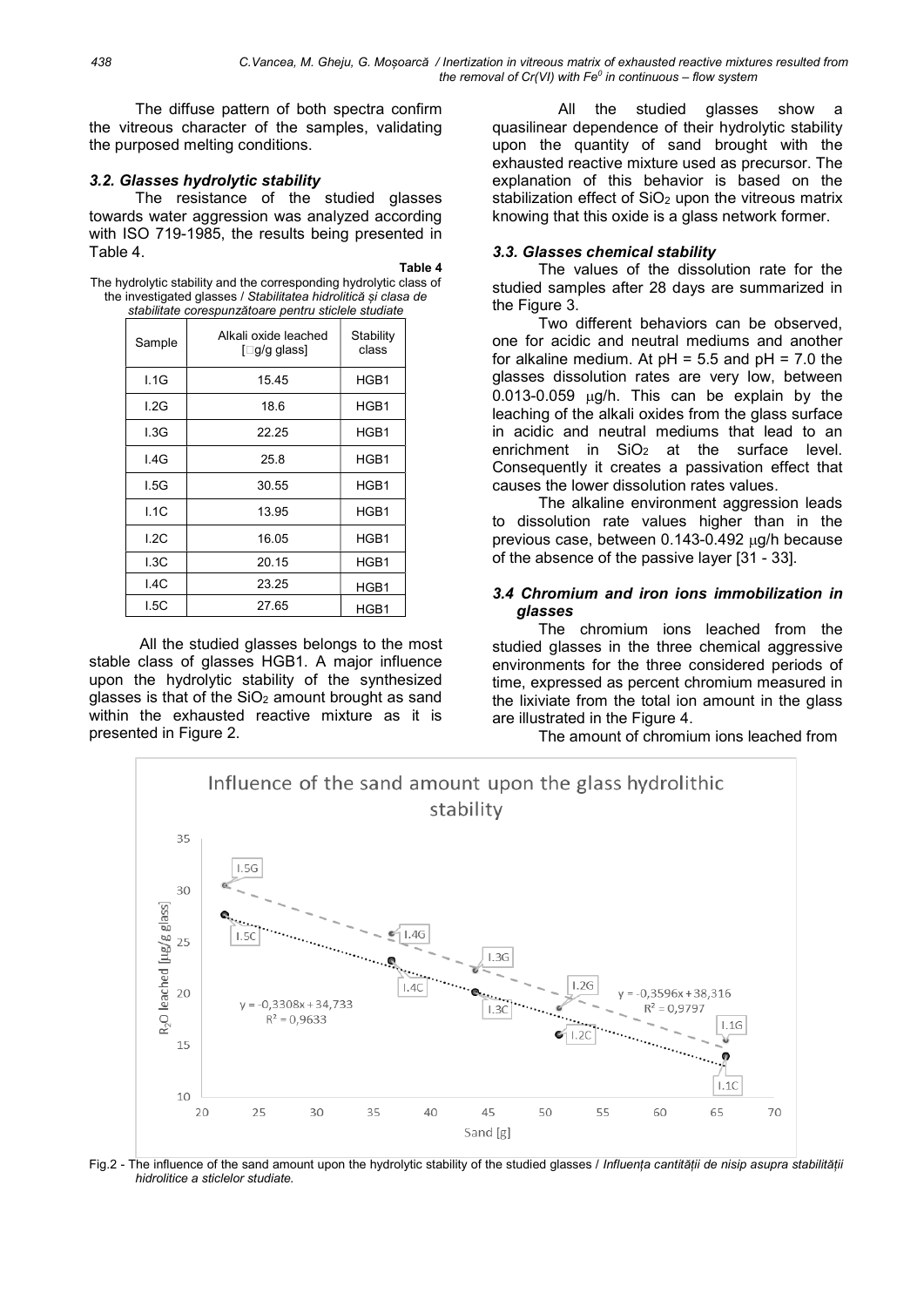C.Vancea, M. Gheju, G. Moșoarcă / Inertizarea în matrice vitroase a amestecurilor reactive epuizate provenite din îndepărtarea 439  $Cr(VI)$  cu  $Fe^{0}$  în experimentare pe coloană



Fig.3 - Dissolution rates of the studied glasses / Rata de solubilizare a sticlelor studiate.



Fig.4 - Chromium ions losses from the studied glasses / Pierderile de ioni de crom din probele studiate.



Fig.5 - Iron ions losses from the studied glasses / Pierderile de ioni de fier din probele studiate.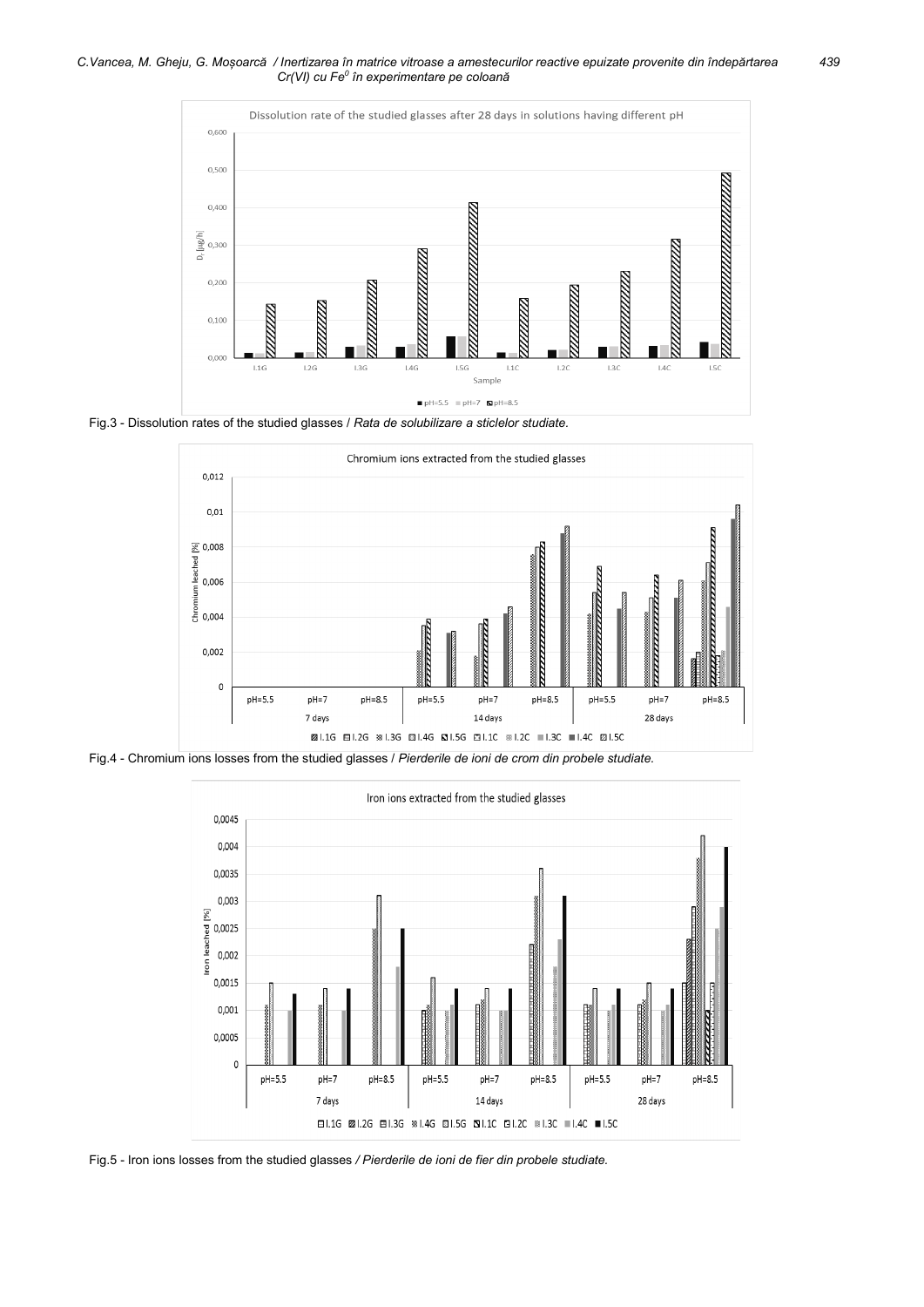all the investigated glasses regardless the environment's pH and the considered time is very low, between 0-0.0104 % of the total chromium brought by the exhausted reactive mixtures.

All glasses show a very good immobilization after 7 days with no discernable losses of chromium, regardless of the environment's pH. At the 14 days term, the samples I.1G and I.2.G containing window panes waste glass and I.1C-I.3C containing CRT waste glass show no chromium losses. With increasing the amount of exhausted reactive mixture amount more chromium ions are leached since the mixture is the ion bearing vector. The corresponding decrease of the  $SiO<sub>2</sub>$  amount generates a lower encapsulation of the chromium ions in the glass network. The CRT glass generates at the synthesizing temperature a more fluid melt comparing to window pane glass and therefore increase the chromium immobilization.

All the obtained glasses show higher chromium losses in alkaline environment compared to acid and neutral environments, due to the passivation effect discussed in the previous chapter.

The iron ions losses, expressed as percent iron measured in the lixiviate from the total ion amount in the glass for all the investigated samples are illustrated in the Figure 5.

The amount of iron ions leached from all the investigated glasses regardless the environment's pH and the considered time is very low, between 0- 0.0042 % of the total iron brought by the exhausted reactive mixtures.

At the 7 and 14 days terms, the samples I.1G and I.2.G containing window panes waste glass and I.1C and I.2C containing CRT waste glass show no chromium losses regardless of the environment's pH. Only after 28 days these samples show very low iron losses in the alkaline medium, between 0.0010-0.0023 %.

The samples I.3G and I.3.C generate iron losses only after 14 days while the samples I.4G and I.5.G containing window panes waste glass and I.4C and I.5C containing CRT waste glass shows very low iron ions losses after 7 days regardless of the environment's pH.

For all the glasses, increasing the amount of iron and decreasing the amount of  $SiO<sub>2</sub>$  leads to a lesser encapsulation of the iron ions in the glass network and consequently generates a lower immobilization.

Similarly to the previous sets of samples, all glasses are more sensitive to the alkaline environment as it was explained before.

# 4. Conclusions

The focus of this research is to immobilize the chromium and iron ions retained on exhausted reactive mixtures resulted from the removal of

 $Cr(VI)$  with  $Fe<sup>0</sup>$  by vitrification together with two common waste glasses: window panes and cathode ray tubes.

For economic reasons regarding the melting process, the use of borax as a flux was necessary. Different ratios exhausted reactive mixture- waste glasses -borax was tested, the optimal value for the ration being established at 1- 1-2.

The hydrolytic stability of the studied glasses was measured. All the glasses belong to HGB1 stability class, the best one according to ISO 719-1985. A quasilinear dependence of the hydrolytic stability upon the amount of SiO<sup>2</sup> brought with the exhausted reactive mixture was established.

The chemical stability of the glass samples was established by measuring the dissolution rate after 28 days in mediums having different pH. The low values recorded confirm the very good stability conferred by the glass matrix. The glasses present a high chemical stability towards the acidic and neutral environments, the recorded losses being between  $0.013$ -0.059  $\mu q/h$ . All the studied samples are more sensitive to the alkaline medium, the corresponding dissolution rates ranged from  $0.143$ -0.492  $\mu$ g/h. due to the absence of the passivation layer.

The amount of chromium ions leached in the three aggressive environments after 7, 14 and 28 days according to the American Extraction Procedure Toxicity Test was very low, ranging from 0-0.0104 % of the total chromium brought by the exhausted reactive mixtures.

The amount of iron ions leached from all the investigated glasses regardless the environment's pH and the considered time is very low, between 0-0.0042 % of the total iron brought by the exhausted reactive mixtures.

The higher amount of losses of both chromium and iron ions are generated by the alkaline environment that leach  $SiO<sub>2</sub>$  and  $B<sub>2</sub>O<sub>3</sub>$ , both network former oxides, generating a continuous destabilizing attack on the vitreous matrix.

The CRT glass generates at the synthesizing temperature more fluid melts comparing to window pane glass and therefore increase the chromium and iron ions immobilization.

The obtained results confirm the viability of the suggested solution for immobilizing chromium contained in the exhausted reactive mixtures together with common waste glasses in order to obtain glasses having very high chemical stability with multiple economic advantages.

# Acknowledgement

This work was supported by a grant of the Romanian National Authority for Scientific Research and Innovation, CNCS – UEFISCDI, project number PN-II-RU-TE-2014-4-0508.